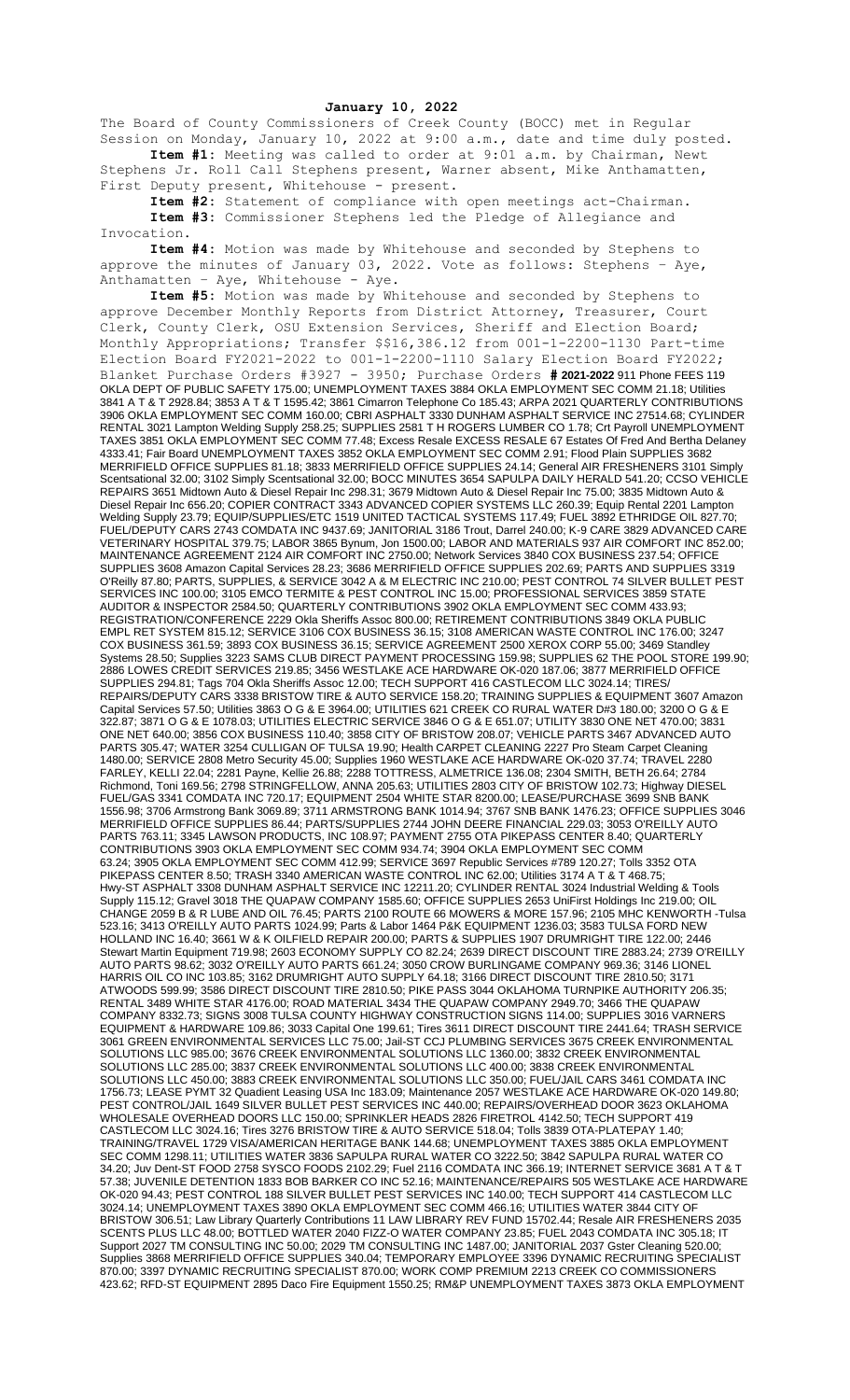SEC COMM 25.73; WORK COMP PREMIUM 3908 CREEK COUNTY COMMISSIONERS 10.18; SH Commissary Commissary 2747 TIGER CORRECTIONAL 3240.41; SH Svc Fee FOOD FOR INMATES 2887 TIGER CORRECTIONAL 14091.16; MEDICAL SERVICES/JAIL 2478 Turn Key Health Clinics LLC 4268.39; POSTAGE STAMPS 3886 U S POSTMASTER 290.00; UNEMPLOYMENT TAXES 3889 OKLA EMPLOYMENT SEC COMM 24.90; Tax Refunds TAX CORRECTION 68 Clayton Marshall 291.00; 69 Falynn Thomas Wiley 890.00; 70 Harold M Garrison 49.00; 71 Connie Moore 240.00; 72 Stephanie Basham 470.00; 73 Victoria Randolph 342.00; 74 Jessica & Jason Davidson 53.00. Vote as follows: Stephens – Aye, Anthamatten – Aye, Whitehouse - Aye.

**Item #6: DISCUSSION** of new business. (In accordance with the Open Meetings Act, Title 25 O.S. § 311, new business is defined as any matter not known about or which could not have been reasonably foreseen within 24 hours of time of posting agenda.) Andrew Goforth, Assistant District Attorney spoke to the Board about a notice received on 1-7-22 from Town of Kiefer on annexing part of Sections 21 and 22, however the map states Sections 20 and 21, a portion in the south area of Kiefer that is unincorporated. The County would have to sign a consent. Stephens stated he has received some phone calls pertaining to the annexation. Goforth stated he will be working with the Town of Kiefer's legal counsel to clarify the location.

**Item #7:** Motion was made by Whitehouse and seconded by Stephens to let for **Bid#22-3 Title Search Services for June Resale** for the Treasurer to be opened 1-24-22. Vote as follows: Stephens – Aye, Anthamatten – Aye, Whitehouse - Aye.

**Item #8: DISCUSSION ONLY/NO ACTION** on modifying the award of **Bid#22-1 6-Month Bridge and HWY Materials and Professional Services.** Jana Thomas, Purchasing Agent spoke to the Board, Dub Ross bid and was awarded the bid on the poly pipe, unfortunately he bid last bid price and with the recent price increase he cannot honor the price quoted. The Board discussed that they will have to use the next lowest bidder which is Fensco and the Railroad Yard.

**Item #9:** Motion was made by Whitehouse and seconded by Stephens to sign **Resolution#2022-7** surplussing 2011 John Deere 672G Grader Inv#307-1007 Serial#1DW672GXCBE637418, Bushwacker Mower Batwing Inv#441-1009 Serial# 08T180080303002 and Inv#441-1008 Serial#59002, 1993 International Dump Truck Inv#302-0038 Serial# 1HTSLPHM4PH499206, Trackhoe Trailer Loadcraft Inv#348- 009, Hyster Roller Inv#320-0020 Serial# B113C22057, 1995 International Dump Truck Inv#302-0048 Serial# 1HTSDAAM4RH581198, 1990 International with sand bed and snow plow Inv#321-0032 Serial# 1HTSDTVR1LH211464, 1975 Kenworth Semi Inv#303-0030 Serial#1433468, Diamond Inv#441-001 Serial#11178, 2007 International Semi Inv#303-0055 Serial#IHSXRSCR97J398671, 2008 Case 160L Dozer Inv#323-1001 Serial#N7DC16007, 2006 International Paystar 590iii Inv#303-0056 Serial#1HSXRAPR56J329074 in District #3, and **Resolution#2022-7A** disposing of the same to be sold at Purple Wave. Vote as follows: Stephens – Aye, Anthamatten - Aye, Whitehouse - Aye.

**Item #10:** Motion was made by Stephens and seconded by Whitehouse to accept the yearly commissary report from the Sheriff's Office Proceeds from Commissary Provider \$143,473.50, Payments to Commissary Provider \$115,315.89, net profit \$28,157.61. Beginning Balance \$50,037.91, Payments from Commissary Operations \$240,674.70, Disbursements \$115,951.62 and ending balance \$174,760.99. Bank Balance \$105,526.07 deposits in transit \$28,167.36, Outstanding Checks \$2,761.15, adjusted bank balance \$130,932.28. Vote as follows: Stephens –Aye, Anthamatten – Aye, Whitehouse - Aye.

**Item #11:** Motion was made by Stephens and seconded by Whitehouse to approve the Highway Safety Grant for FY2022-2023 and authorize the Chairman to sign documents. Sheriff Bowling stated it is time to renew the grant, so we are coming before the Board to get approval to file application. Vote as follows: Stephens – Aye, Anthamatten – Aye, Whitehouse - Aye.

**Item #12:** Motion was made by Whitehouse and seconded by Stephens to approve Utility Permit from Michael D. Heath per County Specs for waterline, by backhoe, size of line 3", size of casing 3" S. 273rd W. Ave approximately  $\frac{1}{2}$ N. mile W. 271st St. S., further described as 2 miles S. of HWY 16 in Section 18, T15N, R10E in District #3. Vote as follows: Stephens – Aye, Anthamatten – Aye, Whitehouse - Aye.

**Item #13:** Discussion and possible action regarding the American

Recovery Plan 2021 funds directed to Creek County by the federal government. Andrew Goforth, Assistant District Attorney spoke to the Board updating on the Treasury final rule. Three things changed that I will discuss briefly today, as I have not completed reading the final rule. Capital expenditures are now an authorized use, we are awaiting the new expenditure category list. This would require additional reporting and would take effect on April 01, 2022. We also have some reporting requirements this month, as well. Next, is premium pay and the eligible workers with less than \$71,000.00, in which we do not have any county worker at that rate and there are no reporting requirements. Also, water and sewer have some expanded project areas, as I review the work group will discuss. Lastly, the government services loss revenue (EC6.1) has a onetime \$10 million dollar allowance or you can utilize the formula, as it previously had. Tandra and I have worked the numbers, I feel very confident that the \$3.1 million calculated is correct. The Auditor's Office provided a template to plug the numbers in with and we get the same number. Stephens stated you choose the